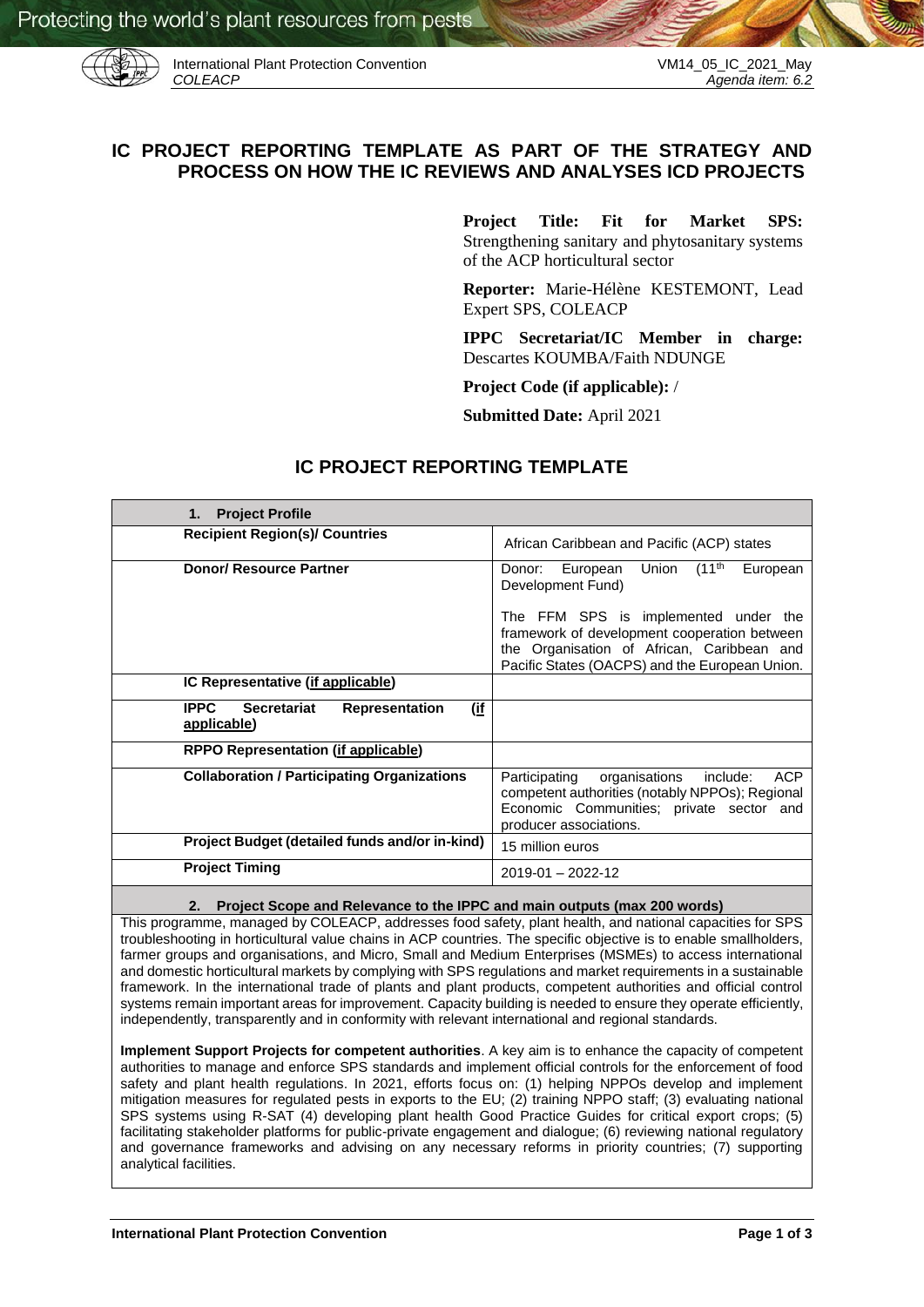# **3. Project Supporting Materials** *[e.g. hyperlinks]*

[Presentation of the Fit For Market SPS](https://eservices.coleacp.org/sites/default/files/file_fields/2021/documents/Fit%20for%20Market%20-%20Strengthening%20sanitary%20and%20phytosanitary%20systems%20of%20the%20ACP%20horticultural%20sector.pdf) programme

Fit For Market SPS – [Summary of activities –](https://eservices.coleacp.org/sites/default/files/file_fields/2021/documents/FFM-SPS_ACTION_SUMMARY.pdf) Year I

[FIF FOR MARKET SPS –](https://eservices.coleacp.org/sites/default/files/file_fields/zz.ProductionsIC/ACTION%20SUMMARY%20JAN-DEC%202020_ENG.pdf) Summary of activities – Year II

#### **4. List project technical resources (i.e. guides, training materials, tools) that could be useful and used by other stakeholders**

Self-study courses on our e-learning platform covering six main thematic areas: plant health; food safety; environmental management; business management & development; sustainable production & trade; agricultural production & processing; social accountability & empowerment. For more details see: <https://training.coleacp.org/?lang=en>

COLEACP conducts market studies on fruit and vegetables (EU and ACP countries). As an example see: Market study / Fruit and Vegetable / Sub Saharan Africa (2020)

[https://eservices.coleacp.org/sites/default/files/file\\_fields/2020/EDM/Market%20study%20of%20fruit%20and%](https://eservices.coleacp.org/sites/default/files/file_fields/2020/EDM/Market%20study%20of%20fruit%20and%20vegetables%20from%20sub-saharan%20Africa.pdf) [20vegetables%20from%20sub-saharan%20Africa.pdf](https://eservices.coleacp.org/sites/default/files/file_fields/2020/EDM/Market%20study%20of%20fruit%20and%20vegetables%20from%20sub-saharan%20Africa.pdf) .

25 country websites also provide dashboards on local and international markets <https://www.coleacp.org/country-websites/>

COLEACP prepares plant health guidelines covering key crops and pests that are subject to specific EU plant health rules and special measures. These include guidelines on export to the EU of: Eggplant and Tomato, Capsicum, Citrus, and Mango. These can be found via<https://eservices.coleacp.org/en/e-library>

Not all COLEACP resources are in the public domain; interested parties need to contact us for more details.

## **5. Provide a list of project experts that could be recommended to other stakeholders and describe why**

COLEACP staff operates using internal expertise plus a network of 1000 experts located mainly in ACP countries specialised in plant health, food safety, environmental management, business management & development, training methodologies, sustainable production & trade, agricultural production & processing, social accountability & empowerment. Many of these experts have received technical and pedagogical training through COLEACP programmes. We can be contacted for further information.

#### **6. Describe successes and challenges that could be promoted for the benefit of other stakeholders**

# **6.1. Challenges**

## **Challenging international context**

The years 2019–2020 were marked by a period of considerable change. COLEACP and our main partners have adapted to Brexit; a new European Commission; major new EU policy initiatives including the Green Deal and Farm to Fork Strategy; the Organisation of African, Caribbean and Pacific States (OACPS) following the end of the post-Cotonou agreements; the emphasis on projects that are 100% compatible with the Paris Agreement.

The COVID-19 pandemic made a major mark on the world in 2020. At the end of March 2020, COLEACP began to develop a COVID-19 action plan to help its partners and beneficiaries adjust to the challenges of producing and trading in this new environment. FFM SPS activities were adjusted accordingly, with a rapid transfer of training and support to the evolving digital environment (see below).

## **Evolving EU regulatory environment**

COLEACP activities and support actions constantly adapt in response to: the evolving EU sanitary and phytosanitary (SPS) regulatory framework; EUROPHYT/TRACES interceptions; RASFF notifications and temporary reinforcement of official controls on the entry; EU audits and analyses in the fields of health and food safety; evolving EU regulatory framework for plant protection products

## **6.2. Successes**